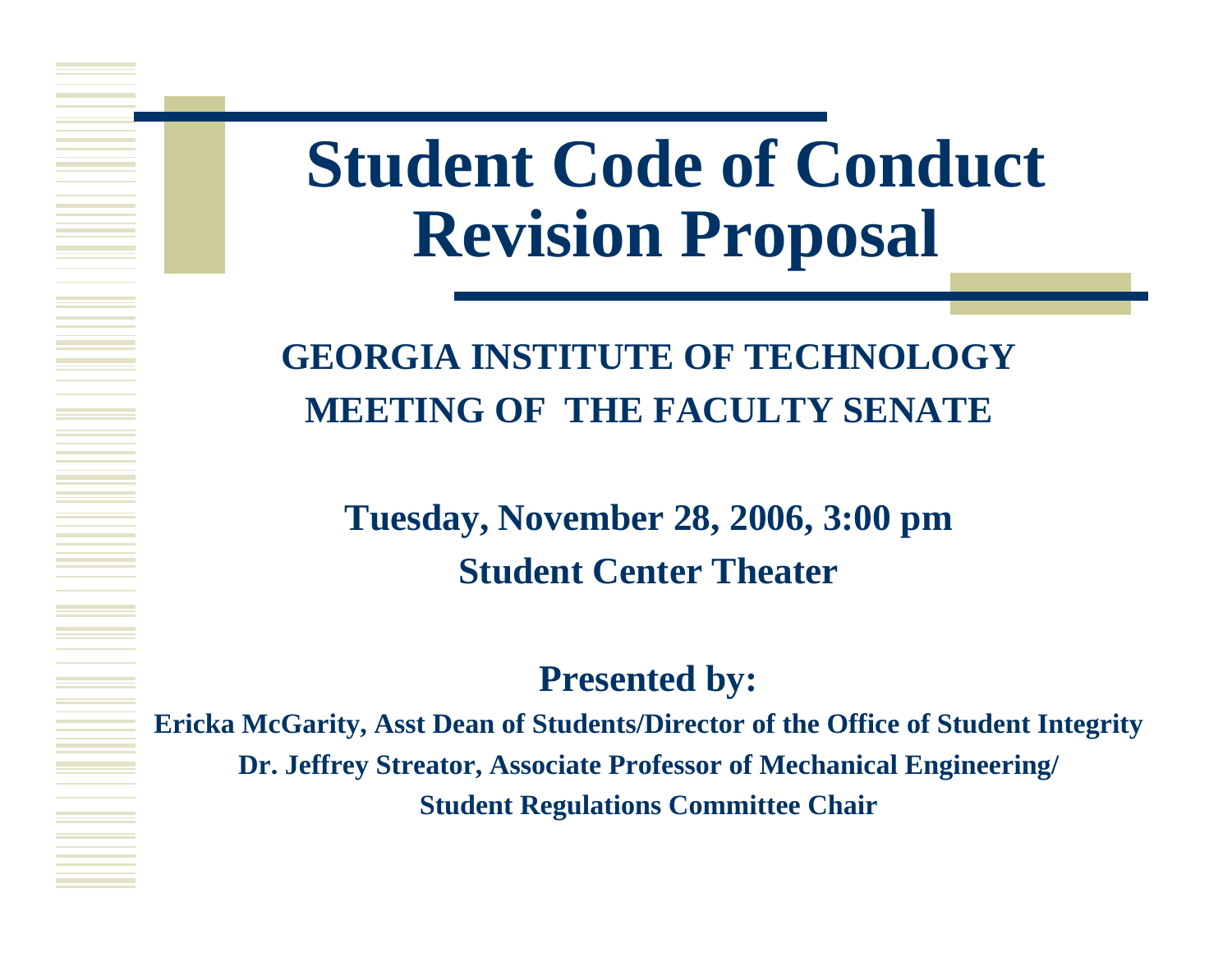#### **Why the changes in the Code of Conduct?**

- **New initiative in Student Affairs with new leadership**
- **Feedback from faculty, students and staff throughout the** years regarding concerns with the current process
- **Revise and streamline the process**
- $\mathcal{L}_{\mathcal{A}}$ Update the Code with current judicial affairs trends
- ×. Full assessment of process to ensure Code is in line with legal requirements
- Last revisions: September 2002, February 2003, February 2005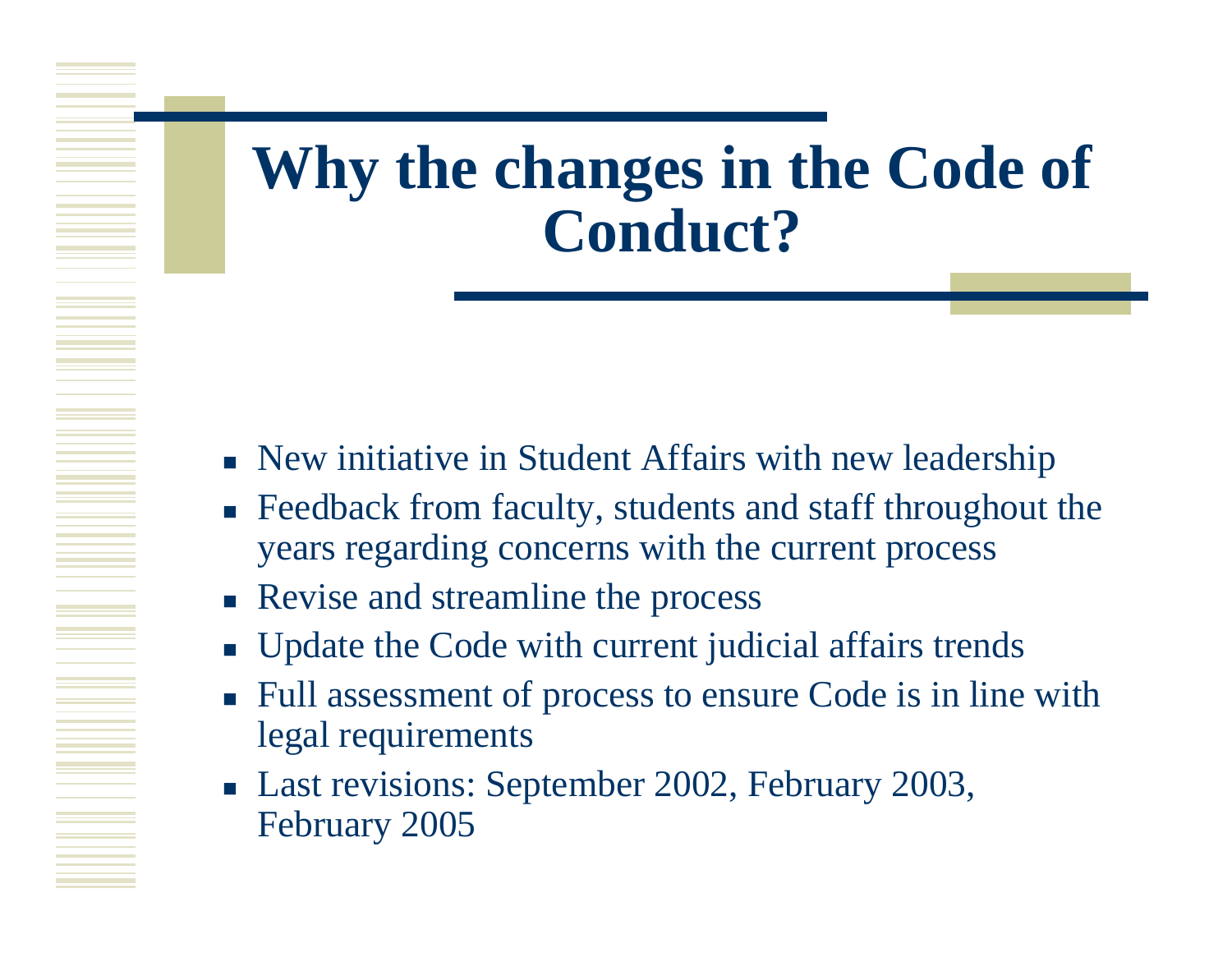### **Purpose of a new Code**

To ensure the Code is constructed in a manner that is more user friendly to the entire campus community while maintaining educational value.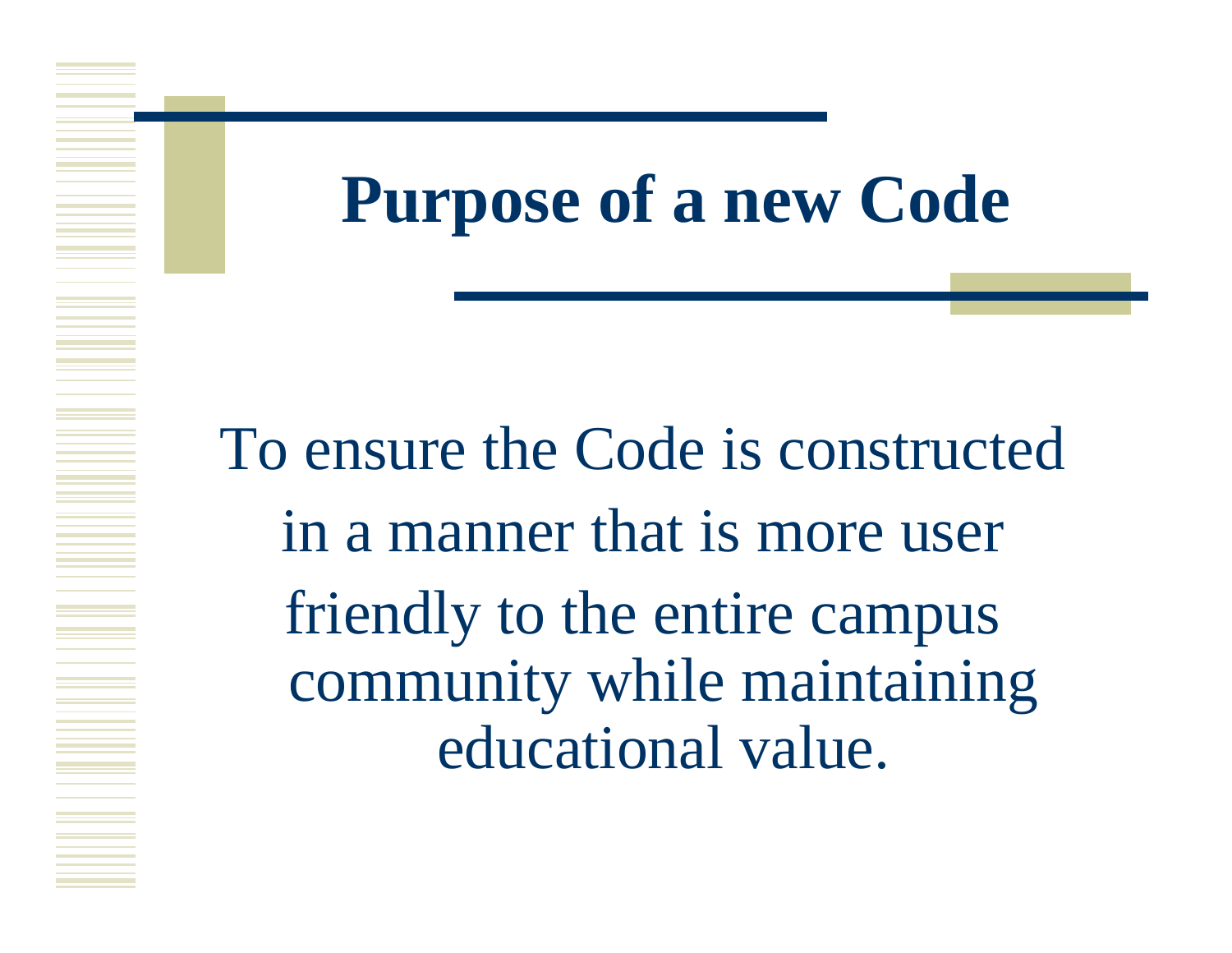# **Code Revisions Process**

 Professional assessment of current Code by Donald G. Gehring in Fall 2005 (October). Dr. Gehring, GT class of 1960, is a preeminent scholar and well known pioneer in the field of student judicial affairs. He is known in the world of student conduct as the "Godfather of Judicial Affairs." He is the founder and first President of the Association of Student judicial Affairs.

 After a review of his assessment, the GT Code Revisions Committee was formed. This Committee was chaired by Dr. Ray Vito and consisted of students, faculty and staff across campus. This committee met approximately every 2 weeks during the Spring 2006 semester. Since that time, the Office of Student Integrity, with the assistance of GT Legal Affairs, has been rewriting the Student Code of Conduct.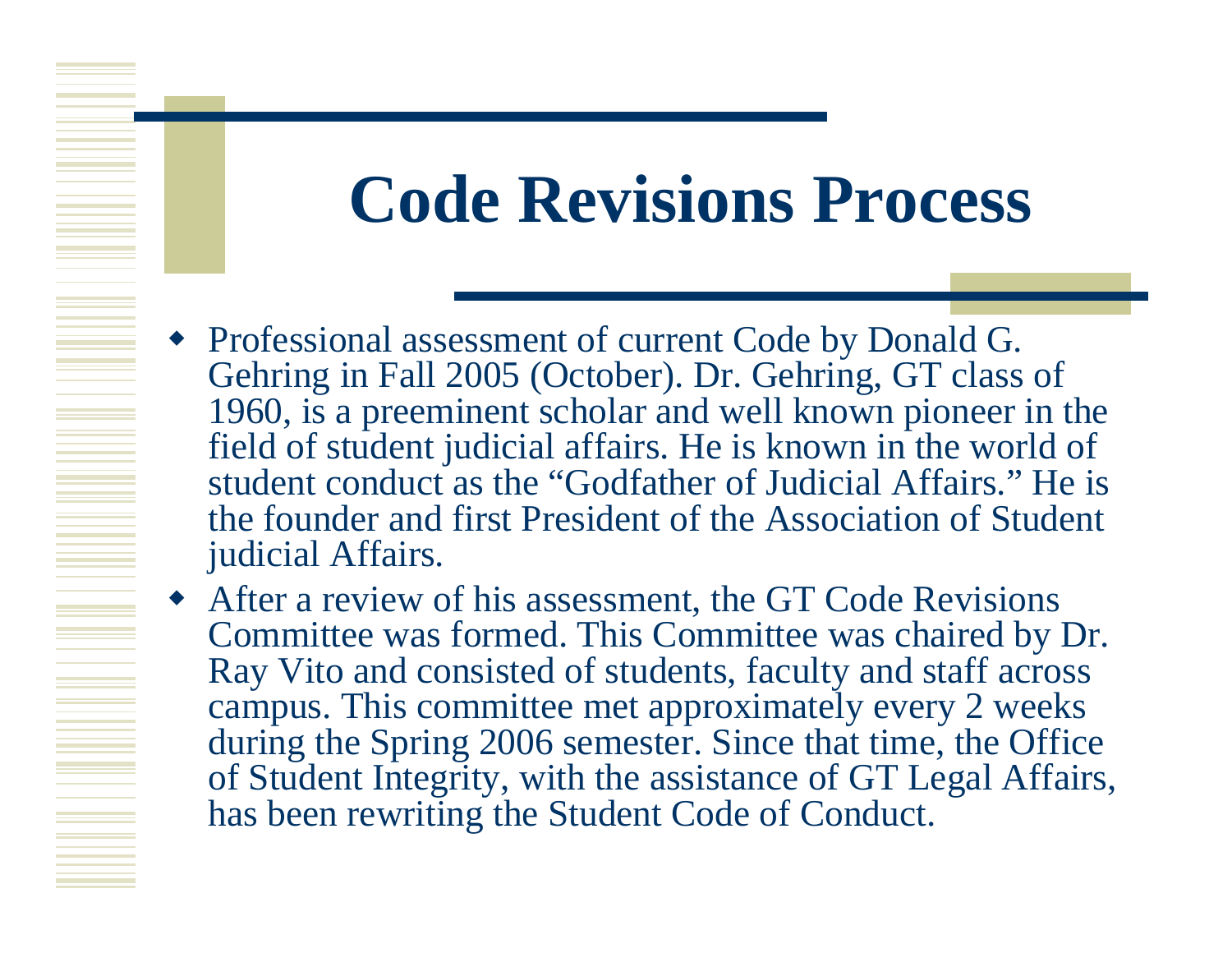- ♦ Summer 2006: Gary Wolovick from Legal Affairs and Ericka McGarity met to re-write the Code based on revisions from the Committee.
- ♦ Thursday, September 21, 2006: Final meeting with Dr. Schafer, Gary Wolovick, John Stein and Ericka McGarity to go over the rewritten draft of Code.
- ♦ • Monday, September 25, 2006: OSI will complete written Code revisions and email revised Code to the Student Code of Conduct Revisions Committee.
- ♦ Friday, September 29, 2006: Code of Conduct revisions Committee will review written Code and discuss materials needed for the proposal to disseminate to campus committees for approval.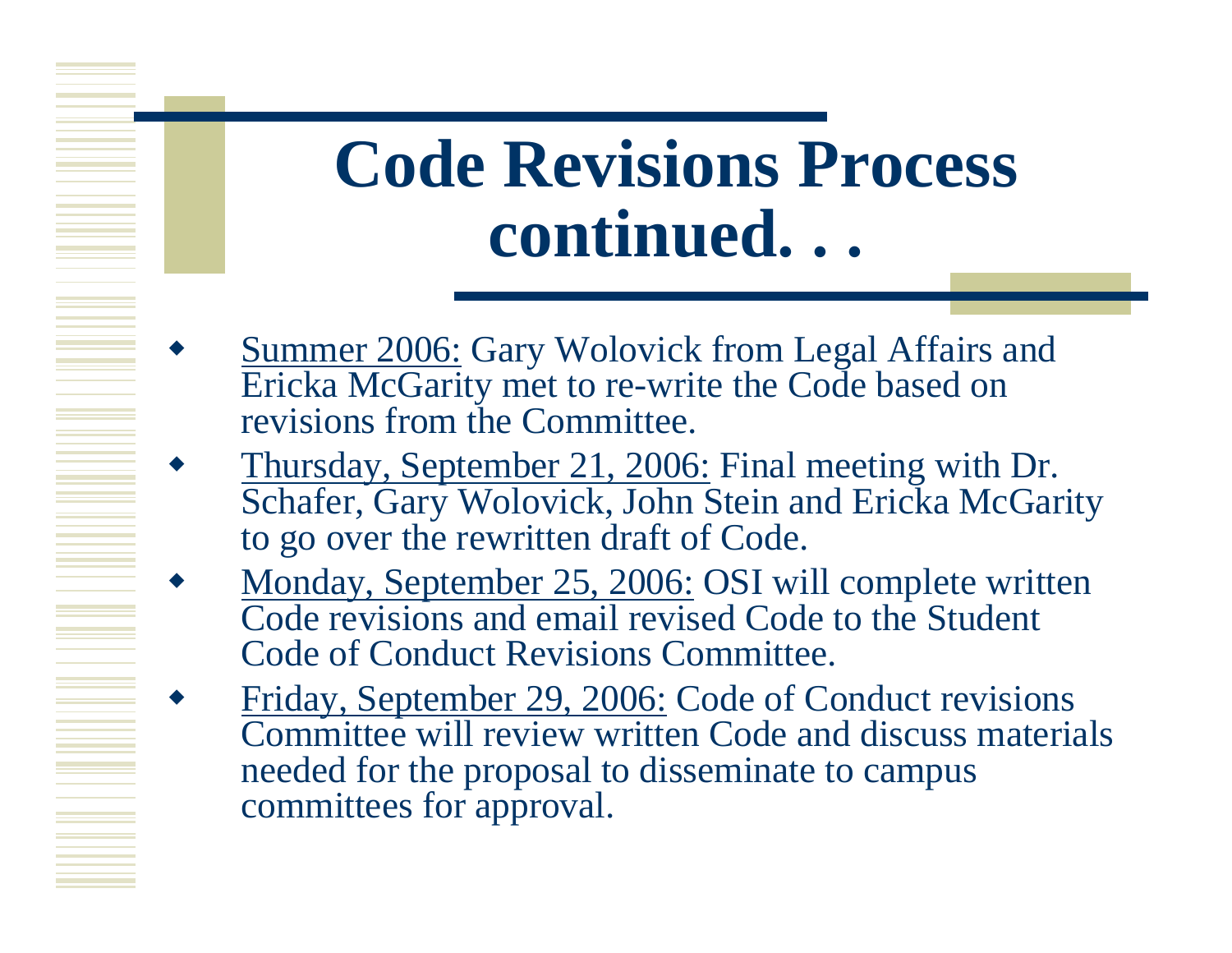- Tuesday, October 3, 2006: OSI will send revised Code of Conduct to Revisions Committee for final review. OSI must have feedback by Thursday, October 5, 2006.
- Friday, October 6, 2006: OSI will send proposal and final Code to the Student Rules and Regulations Committee (SRC) for preliminary discussion at their October 12, 2006 meeting. OSI will also send proposal and final Code to the following student groups for feedback: Undergraduate SGA, Graduate SGA, RHA, HAC, UJC, GJC, Honor Committee. OSI will also send proposal and final Code to the Student Activities Committee (SAC).
- Monday, October 16, 2006: Student group feedback on Code, including SAC, due to OSI by 8:00am.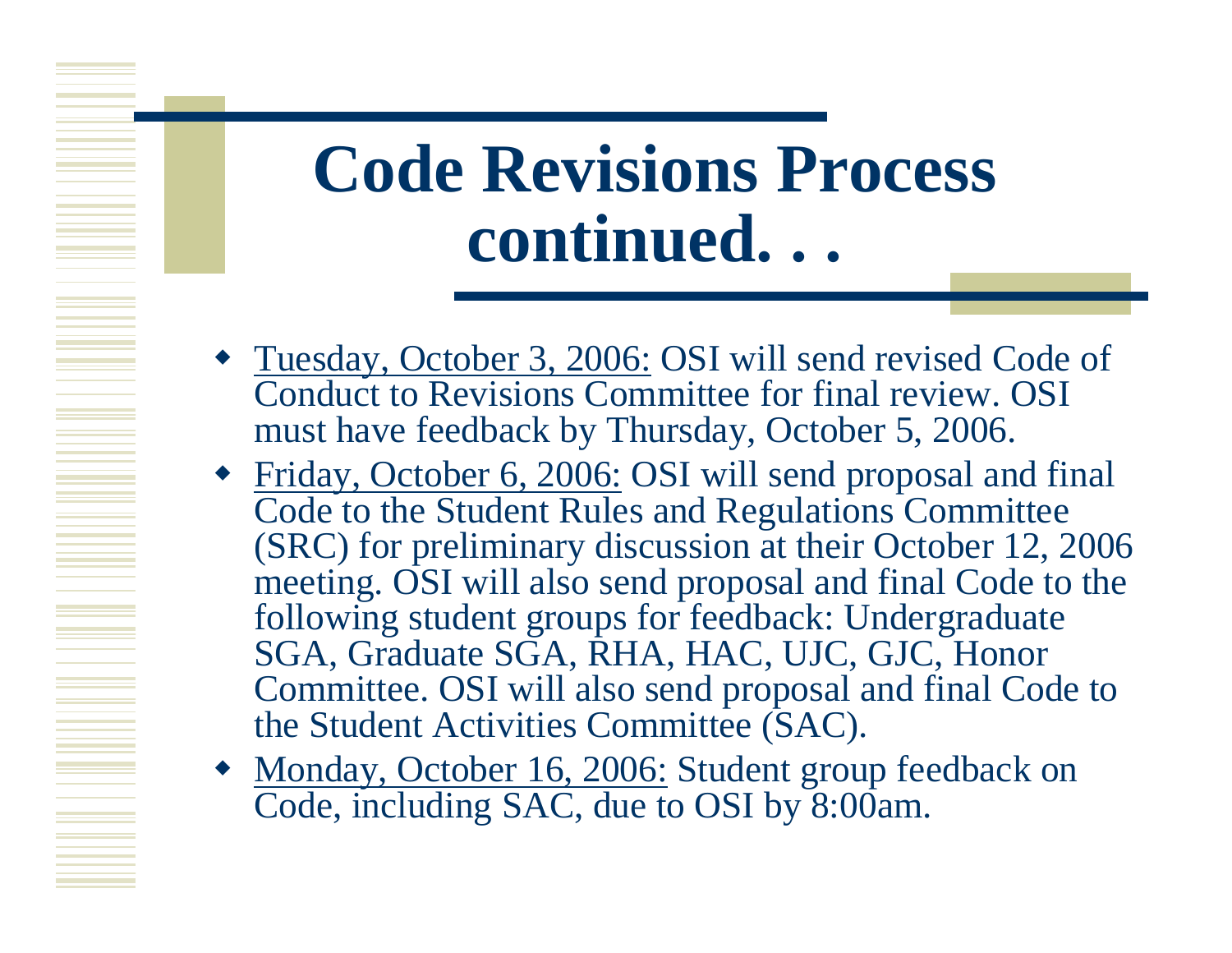- Tuesday, October 17, 2006: OSI will send compiled student group feedback to the Student Rules and Regulations Committee (SRC).
- Thursday, November 2, 2006: SRC will meet and finalize their response to the Code.

- Thursday, November 16, 2006: Dr. Jeffrey Streator and Ericka McGarity meet to edit Code based on feedback from the SRC.
- Thursday, November 16, 2006: OSI met with SRC for editing and final approval of Code. *Code approved.*
- ♦ Friday, November 17, 2006: OSI will make final Code changes from SRC and send the final proposed Code to the Code of Conduct Revisions Committee, the SRC and Dean of Students Office via email.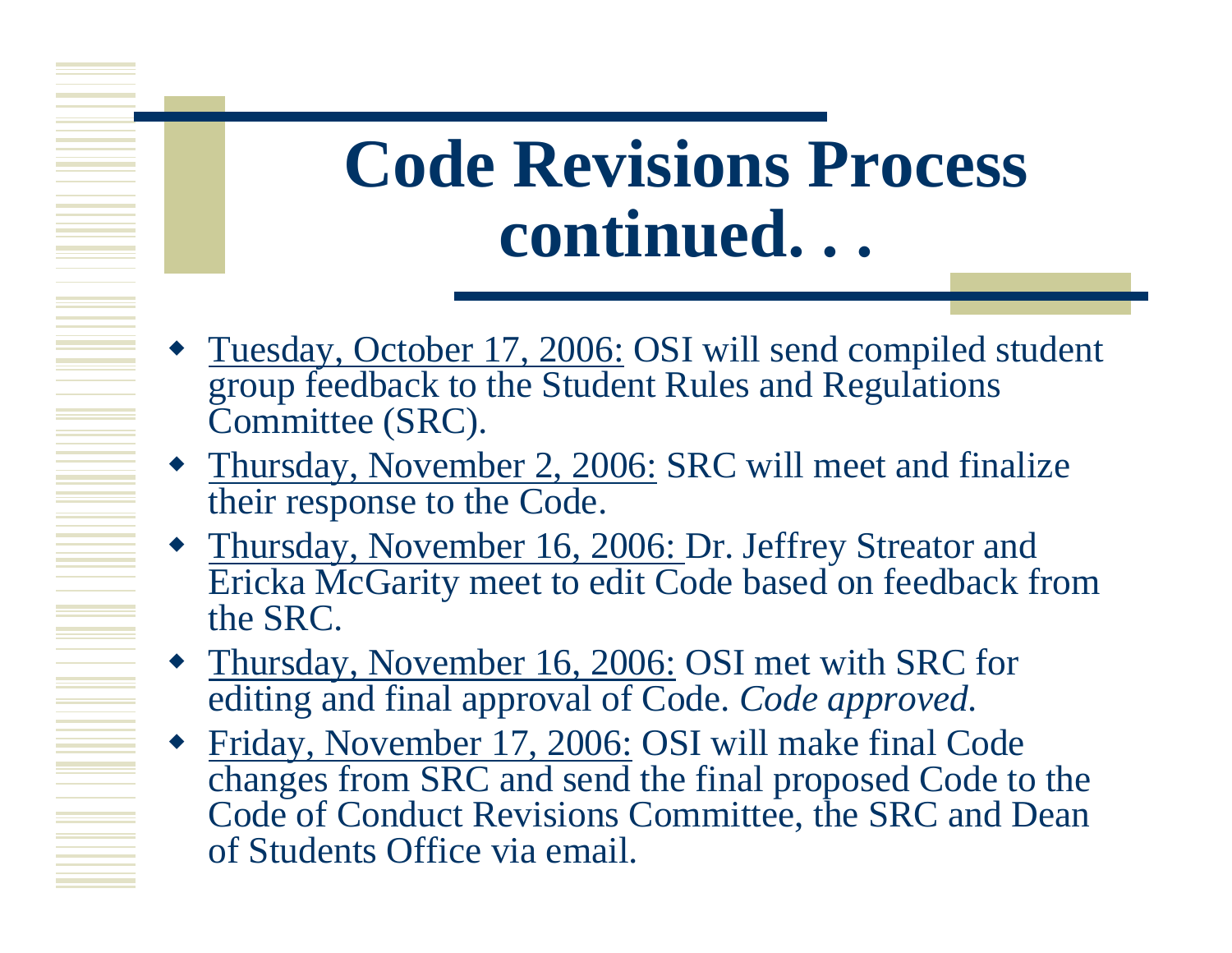- Friday, November 17, 2006: Proposed Code to Executive Board through Ron Bohlander, Secretary. *Code approved.*
- Tuesday, November 28, 2006: OSI will present the Final Code and answer any questions at the Faculty Senate.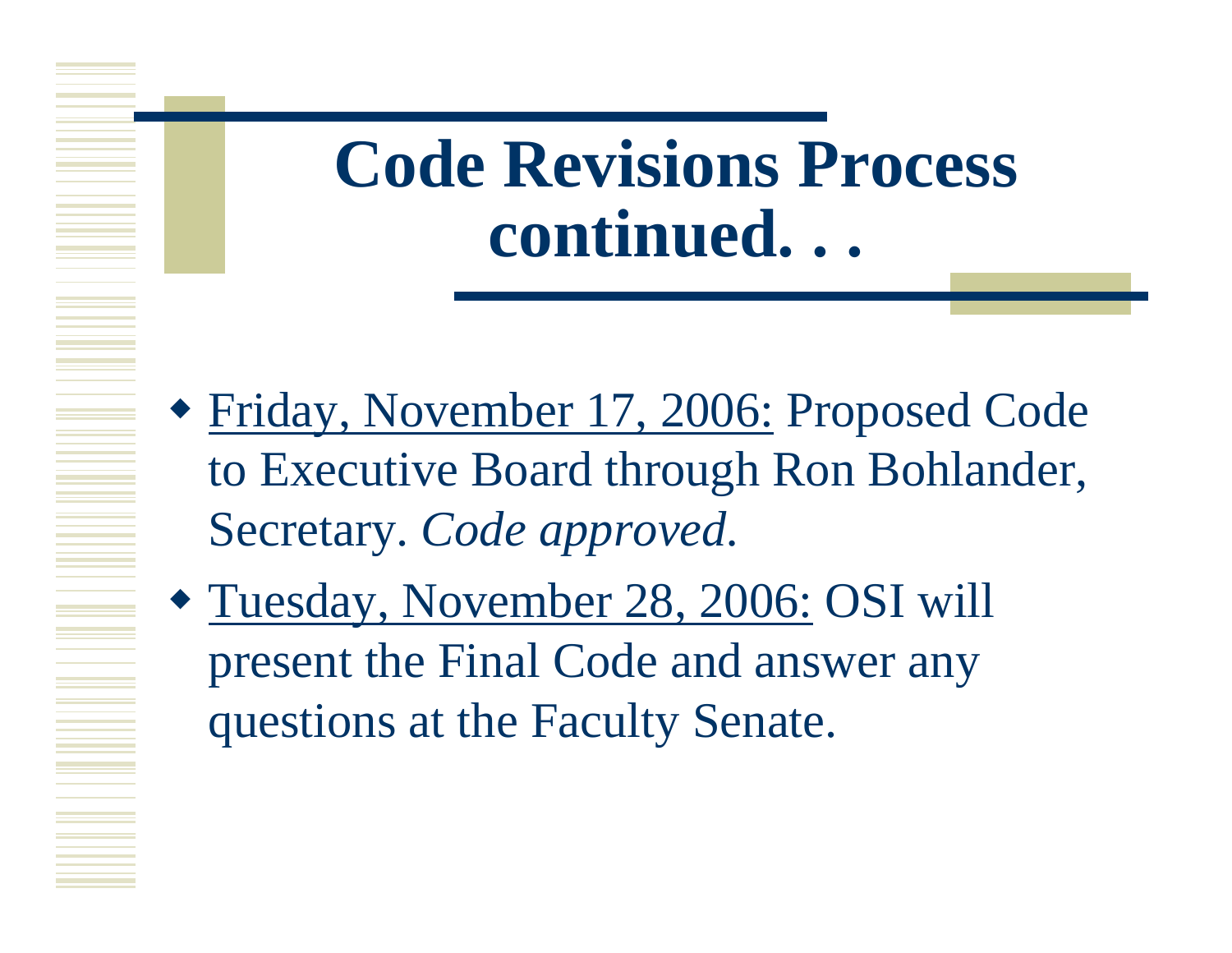# **Overview of Code Revisions**

#### **Overall**

- Complete language overhaul, altered for easier reading
- Sections reorganized for easier reading and logical flow
- Formatting added for easier reference
- Time-lines added throughout Code under a new definition of business day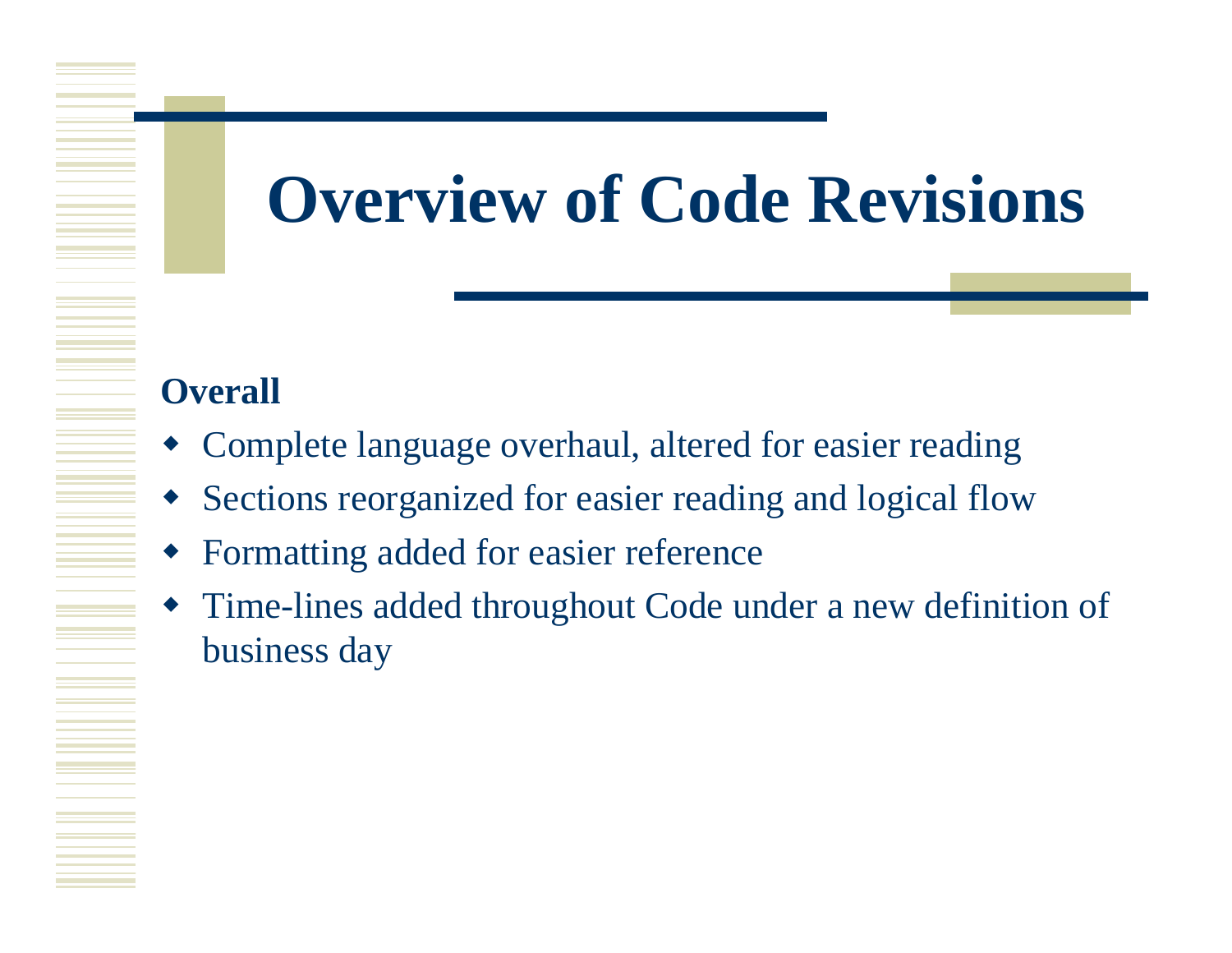#### **A. General**

- ♦ Definitions
	- Kept 13 definitions, edited 8 and kept 5 the same
	- Added 16 new definitions for a streamlined process
	- **Deleted 2 definitions due to new process and language**
- ♦ Placed Authority, Jurisdiction, Inappropriate Classroom Behavior and Student Organizational Discipline under one heading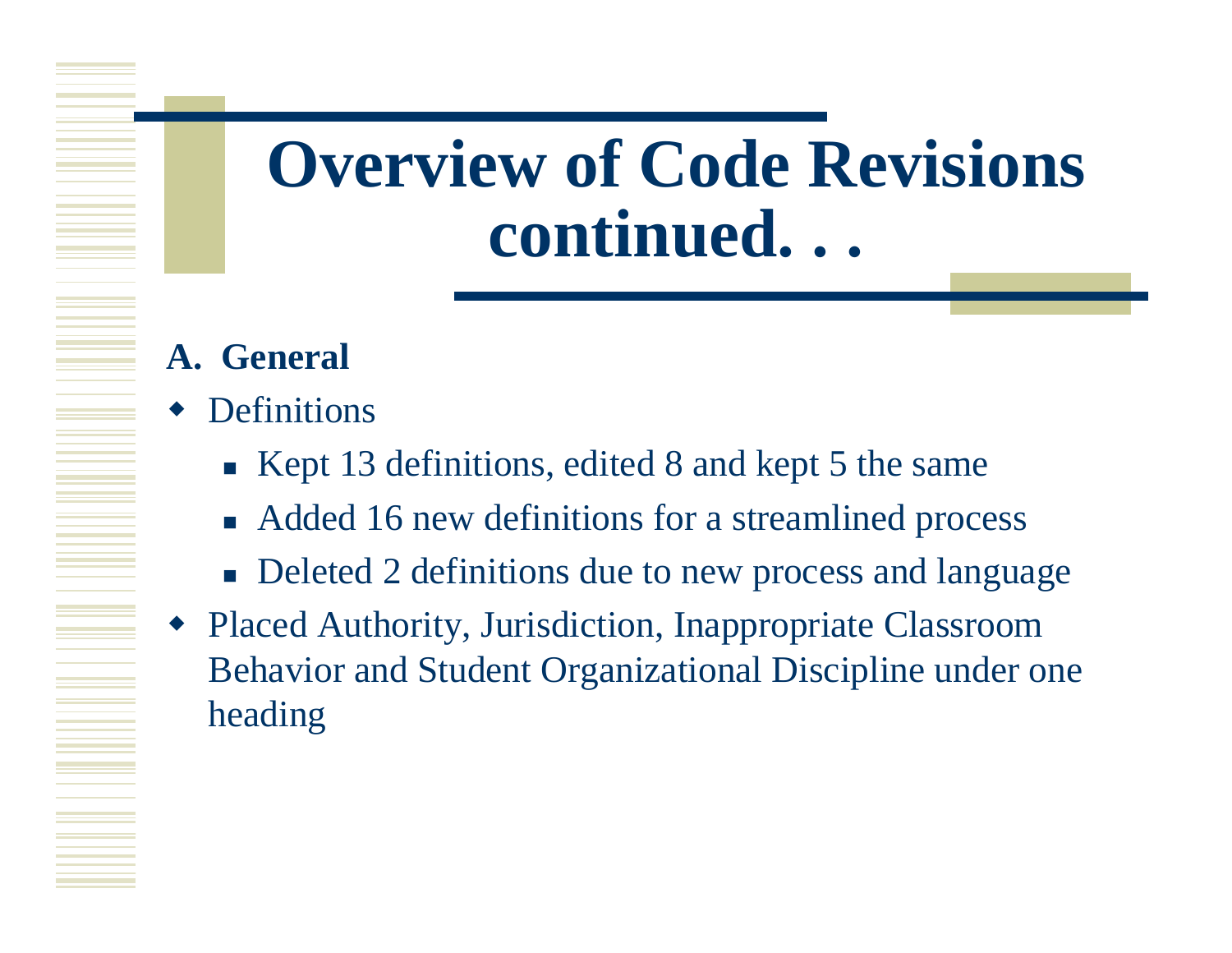- **B. Prohibited Academic Misconduct- moved up for better read and flow**
- This section was C, moved to B for easier flow
- Gave headings to each charge
- ◆ Clarified B.2
- ◆ Edited B.4
- B.6 changed to include "and/or Institute official"
- Addition of B.8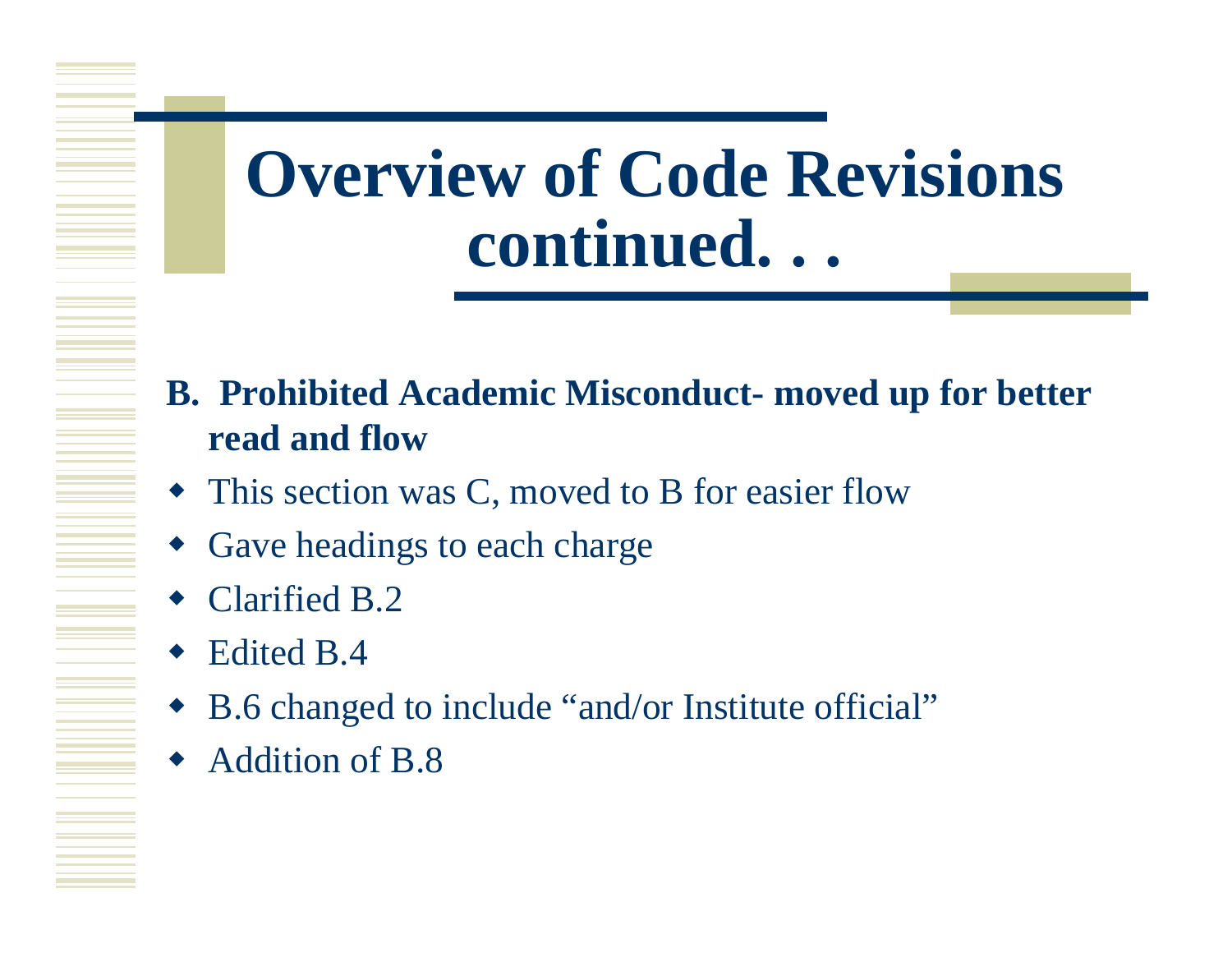- **C. Prohibited Nonacademic Misconduct- moved up for better read and flow**
- This section was D, moved to C for easier flow
- Separated out alcohol and drug charges.
- ◆ Clarified C.6.a.
- Removal of residence, institute owned charge (previously D.12.)
- Addition of C.17.- Abuse of the Student Conduct Process
- C.19 Additional sub-category added to harassment to specifically address sexual harassment
- C.18 (computer misuse) created
- C.20 (sexual assault) broken into 3 subcategories
- C.21- reworded, Violations of GT policy
- C.22- reworded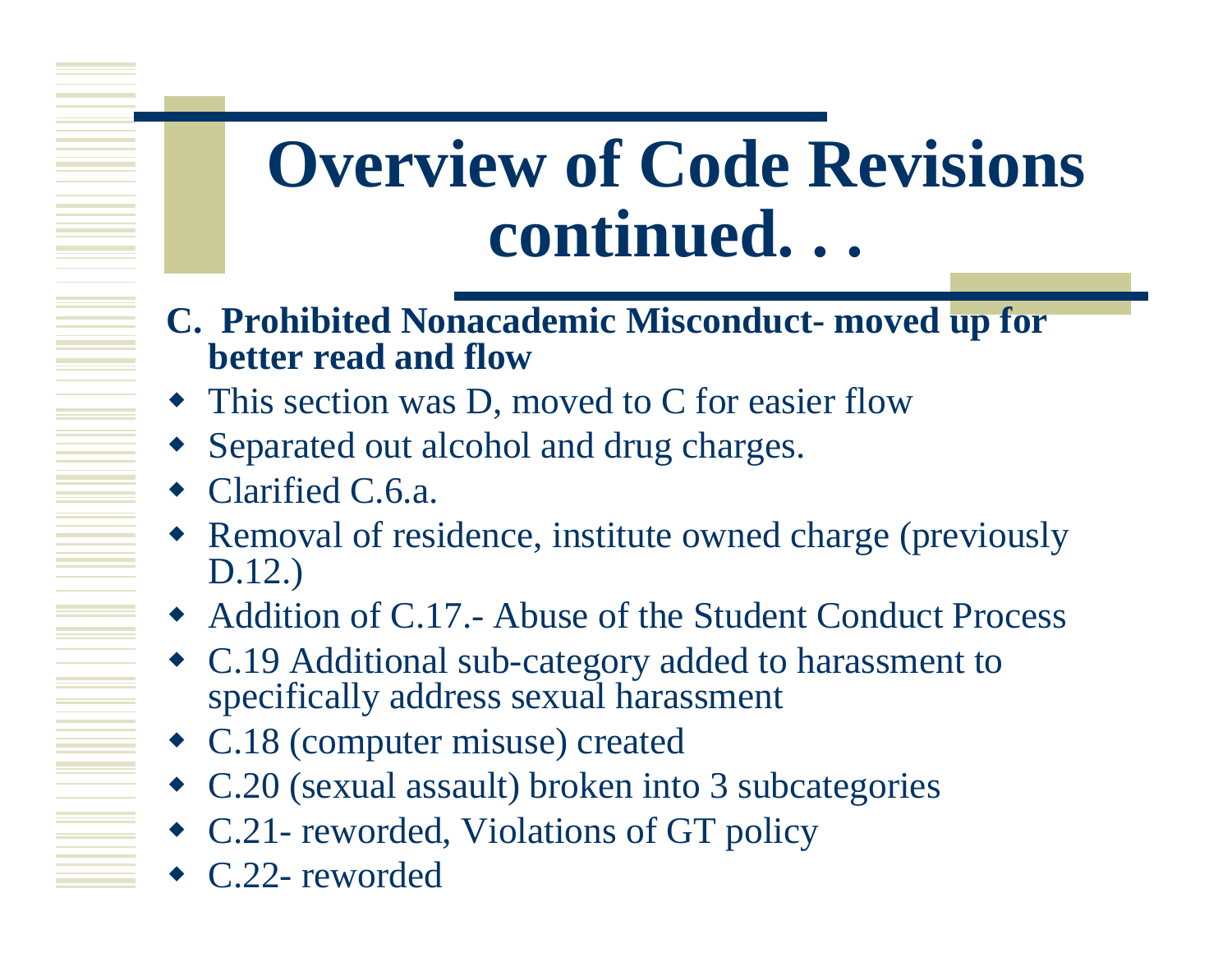- **D. Student Code of Conduct Procedures- Complete overhaul of the entire Conduct Process- Moved below charges for better read and flow.**
- Section was B, moved to D for easier flow
- Case referrals
	- **Statute of limitations**
- Communication process with students
	- **Deleted hand delivery, made one definition for all** communication.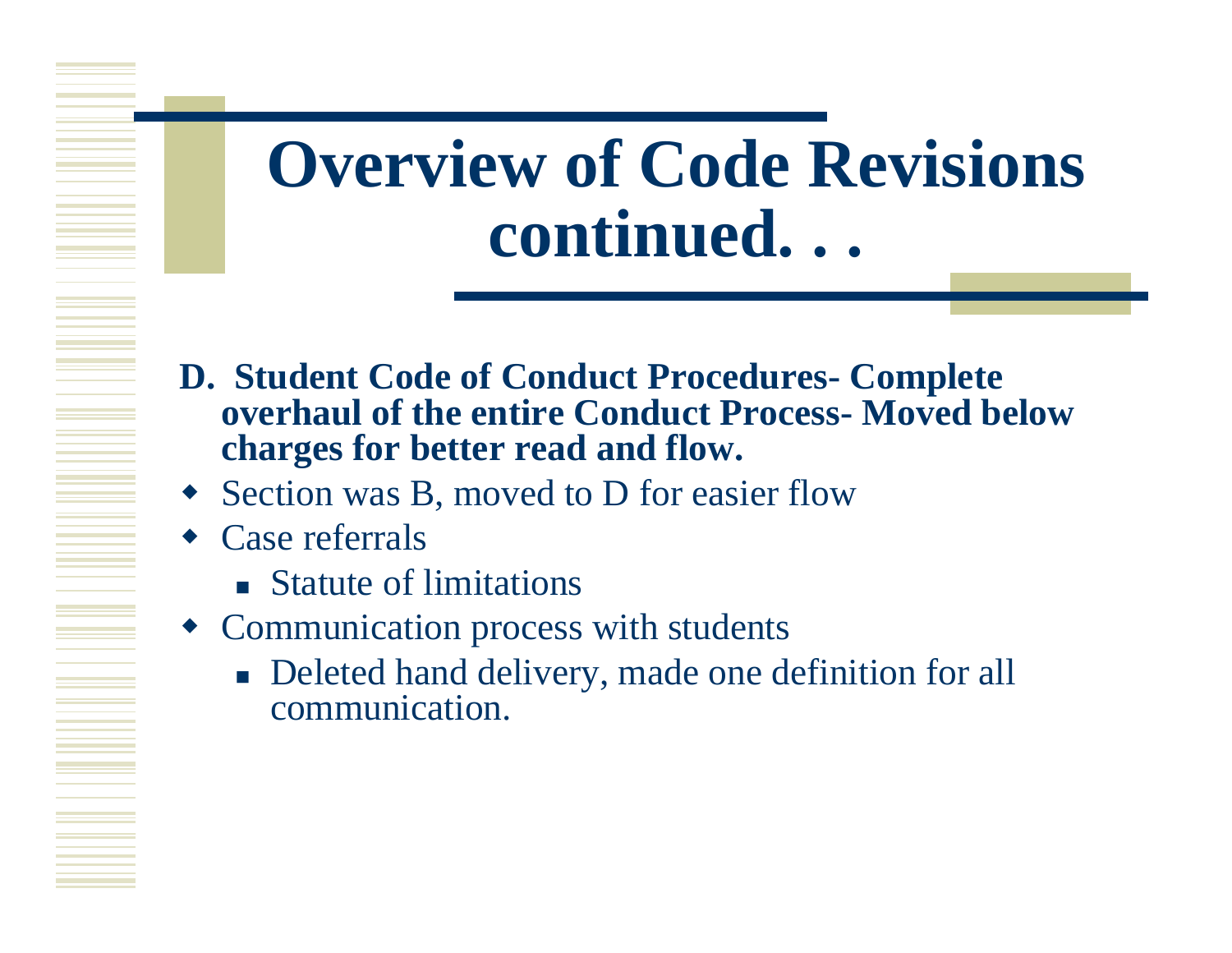- **Investigation and Resolution Process** 
	- **Timelines changed (business days)** 
		- 30 day case referral
		- 5 days for students to schedule meeting
		- Clear explanation of the investigation process
	- **Low level and high level case routing- level depends on the** severity of the case
- ◆ Forms of Case Resolution- defined, reworded and streamlined
	- **Timelines changed** 
		- 5 days for appeal
		- 5 days for forwarding case to OSI (Faculty Conference)
		- 5 days notification before date of Student Conduct Board hearing
		- 7 days to notify OSI of witness list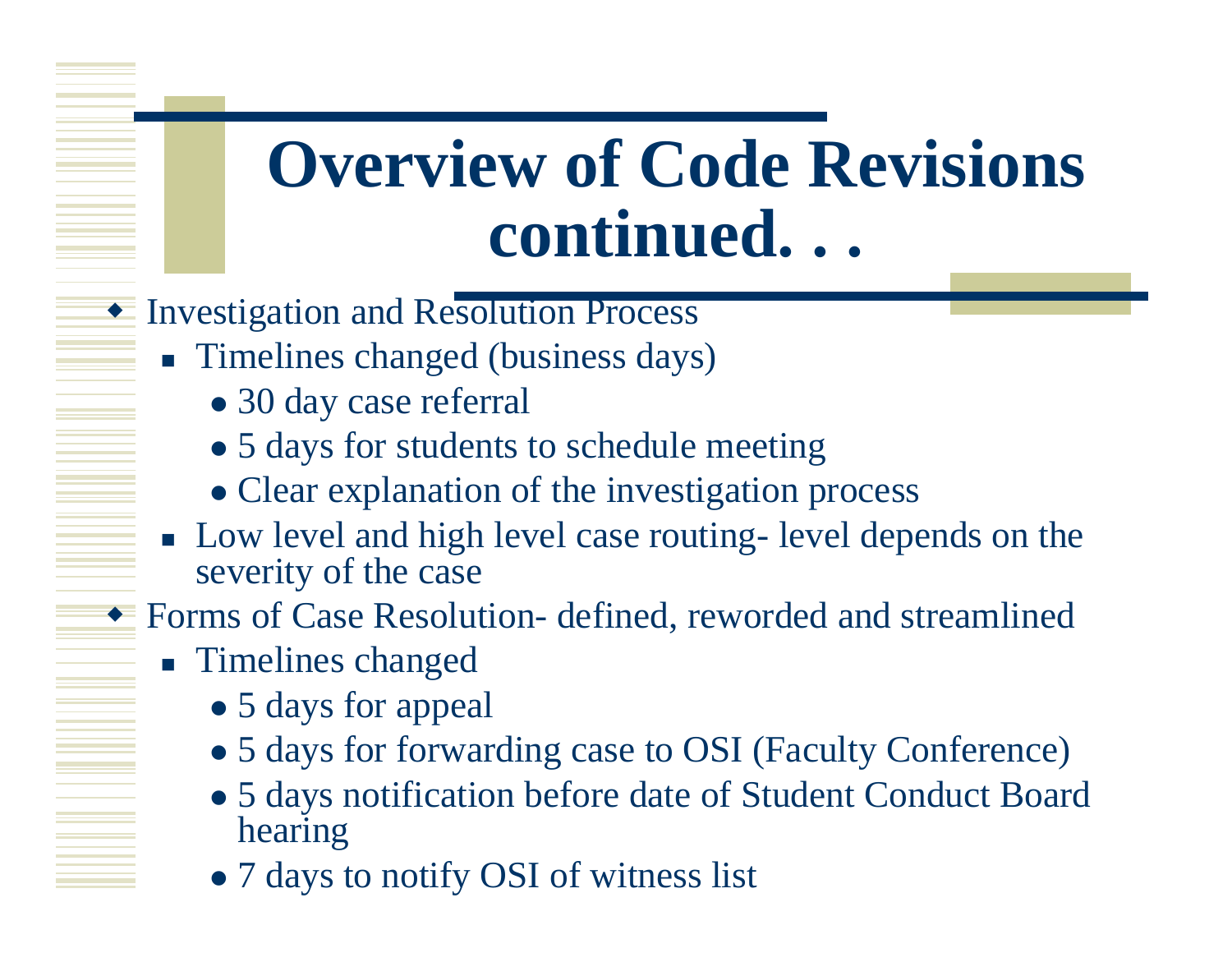- **E. Sanctions**
- Loss of Good Standing deleted
- Disciplinary Reprimand deleted
- Standing sanctions terminology deleted
- Reworded all sanction definitions
- Added heading of Supplementary Requirements
- **F. Interim Suspension: reworded and a new process designed.**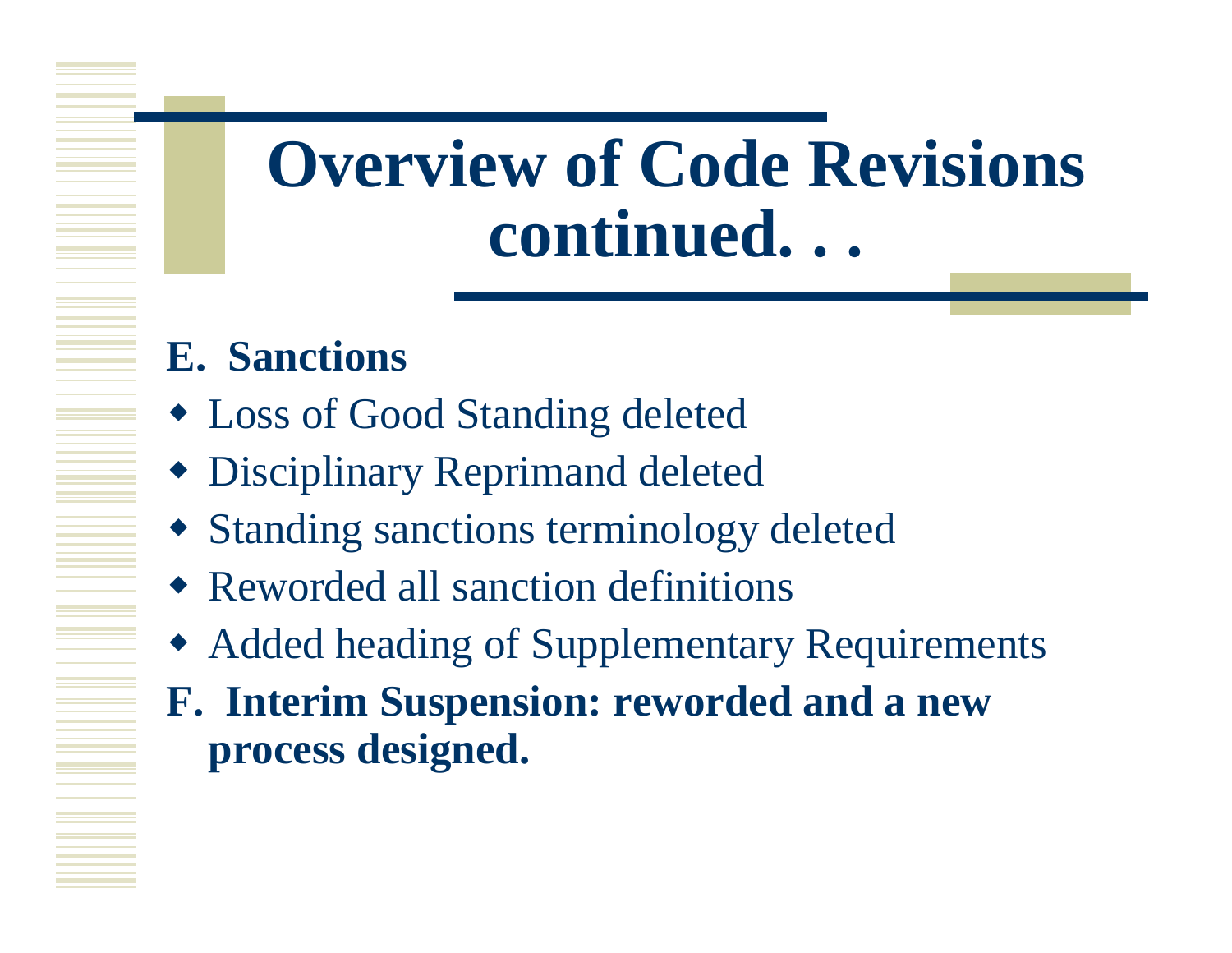#### **G. Appeal Procedures**

- Appeal routing procedures (low vs. high) added
- VPSA- nonacademic
- Vice Provost for Undergraduate Studies and Academic Affairs
- 10 day timeline created
- Removal of SGAC in process
- **H. Record Keeping**
- Deleted processes from other constituents
- Deleted long phrasing of federal law
- Reworded and streamlined information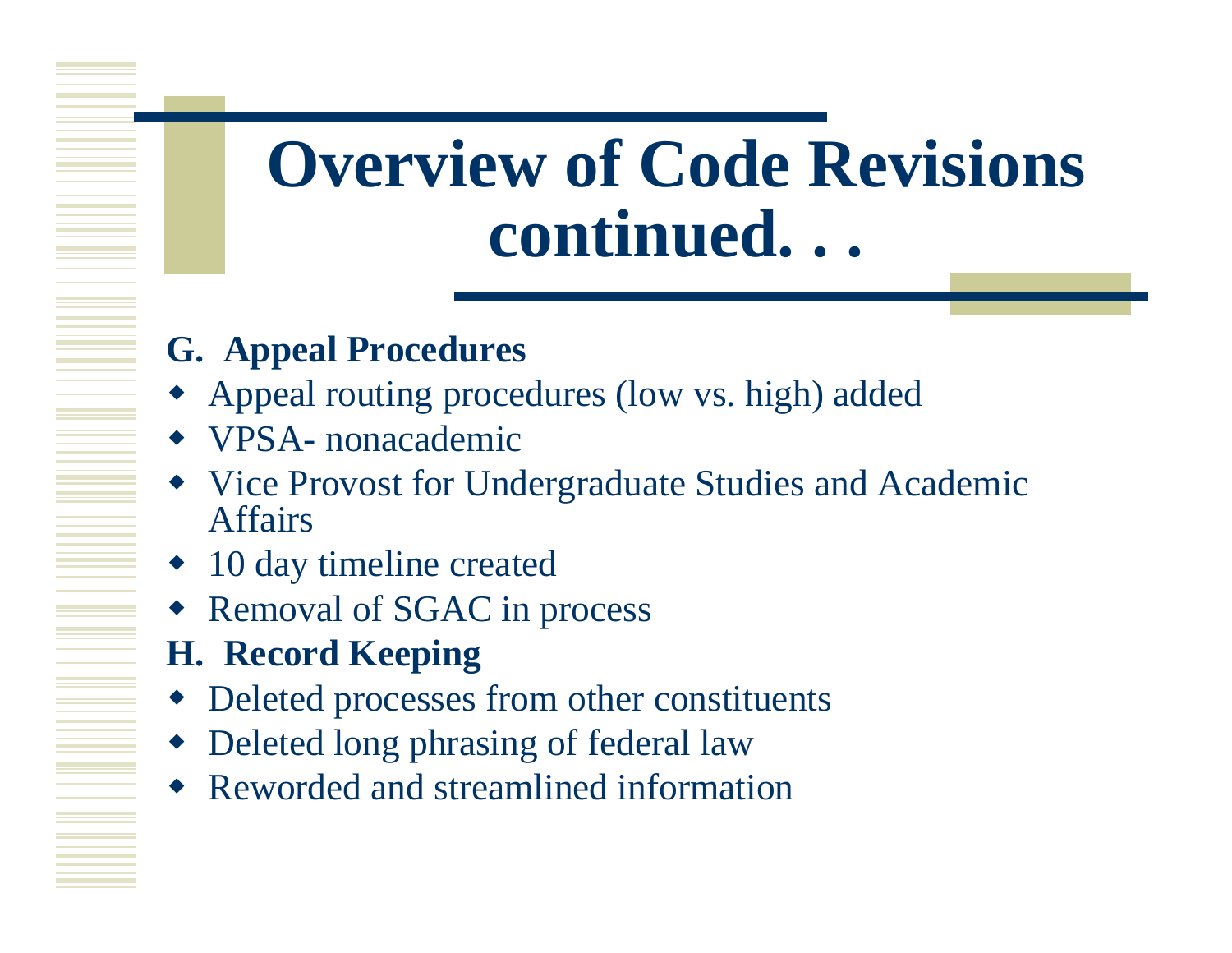# **Future Code Process**

- Marketing campaign for Code revisions to the campus community
- Reorganize REMEDY, GT's Judicial database
- Reorganize and design the OSI website
- Develop brochures and educational materials for OSI regarding the Code of Conduct